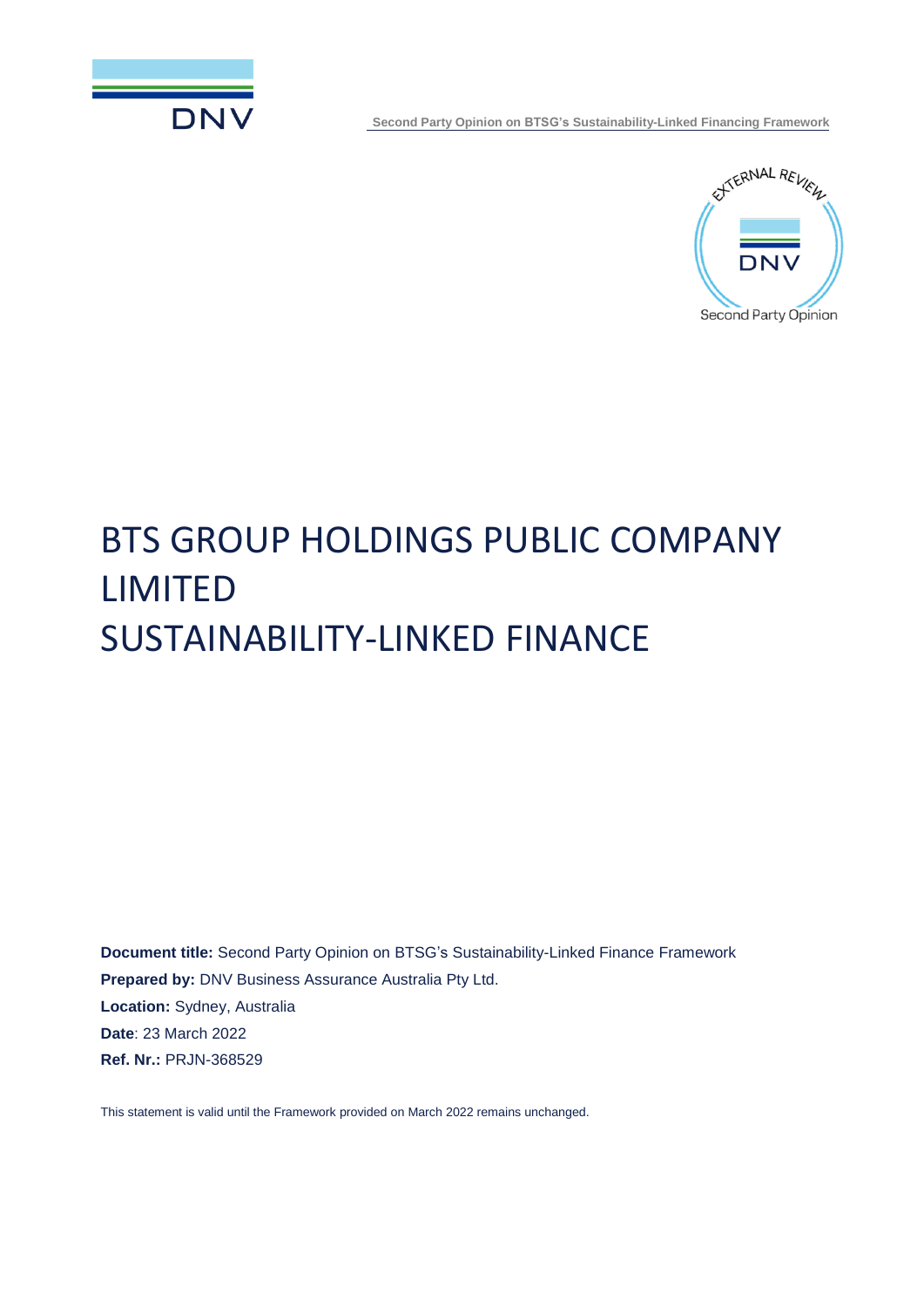

## <span id="page-1-0"></span>**Table of Contents**

| Schedule 1. BTSG's Sustainability Performance Targets                                                                |  |
|----------------------------------------------------------------------------------------------------------------------|--|
| $\begin{array}{c} 7 \\ 8 \end{array}$<br>Schedule 2. Sustainability-Linked Financing Eligibility Assessment Protocol |  |

#### **Disclaimer**

ı

Our assessment relies on the premise that the data and information provided by the client to us as part of our review procedures have been provided in good faith. Because of the selected nature (sampling) and other inherent limitation of both procedures and systems of internal control, there remains the unavoidable risk that errors or irregularities, possibly significant, may not have been detected. Limited depth of evidence gathering including inquiry and analytical procedures and limited sampling at lower levels in the organization were applied as per scope of work. DNV expressly disclaims any liability or co-responsibility for any decision a person or an entity may make based on this Statement.

#### **Statement of Competence and Independence**

DNV applies its own management standards and compliance policies for quality control, in accordance with ISO/IEC 17021:2011 - Conformity Assessment Requirements for bodies providing audit and certification of management systems, and accordingly maintains a comprehensive system of quality control, including documented policies and procedures regarding compliance with ethical requirements, professional standards and applicable<br>legal and regulatory requirements. We have complied with the DNV Code of C by relevant ethical requirements. This engagement work was carried out by an independent team of sustainability assurance professionals. DNV was not involved in the preparation of statements or data included in the Framework except for this Statement. DNV maintains complete impartiality toward stakeholders interviewed during the assessment process.

<sup>1</sup> DNV Code of Conduct is available from DNV website (www.dnv.com)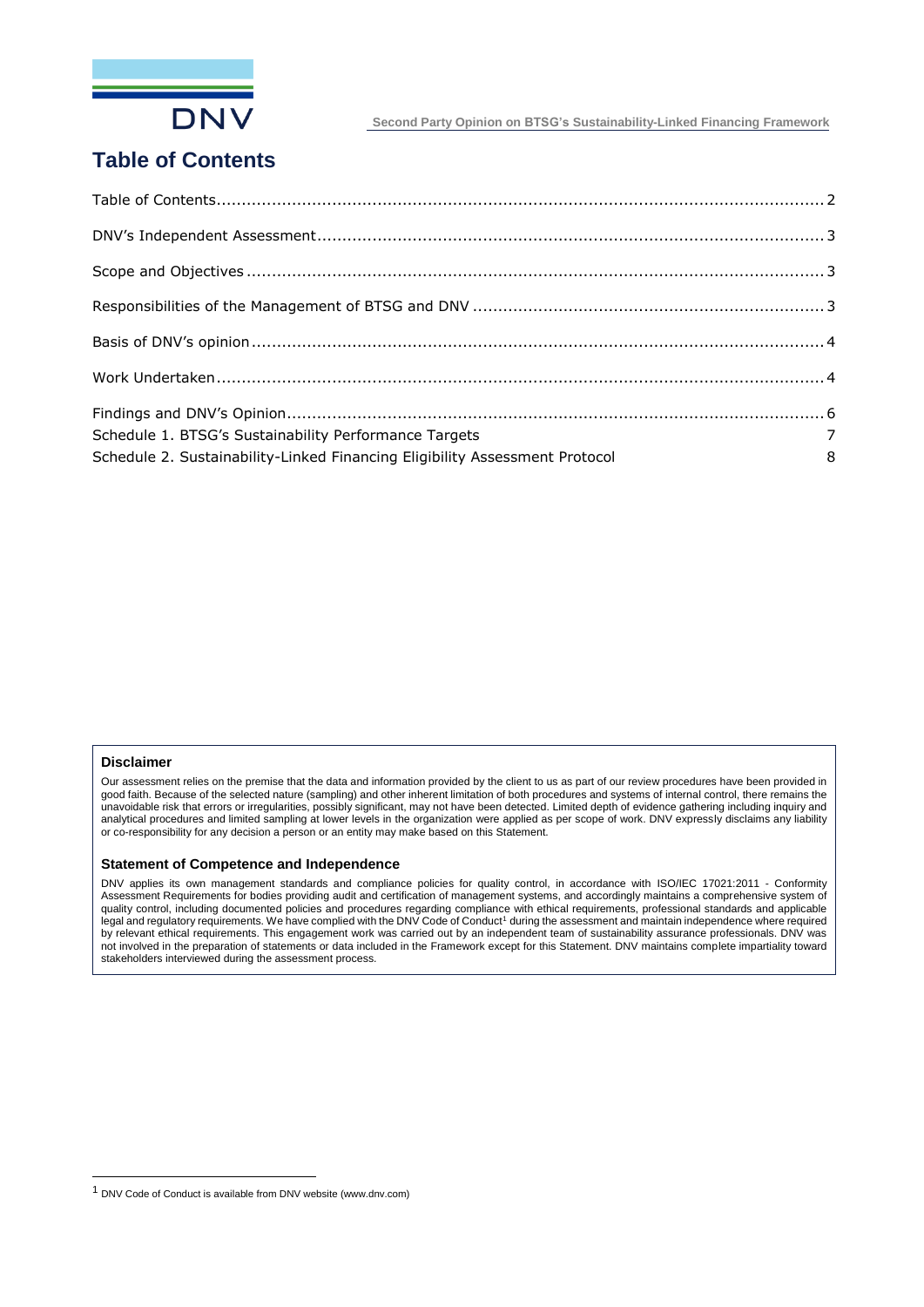

### <span id="page-2-0"></span>**DNV'S INDEPENDENT ASSESSMENT**

### <span id="page-2-1"></span>**Scope and Objectives**

BTS Group Holdings Public Company Limited (the "Customer" or "BTSG") is a multi-industry conglomerate operating in transport and media network through 3 its core businesses, MOVE, MIX and MATCH. BTS Rail Network now covers 135 km and comprises of:

- the already operating "Green Line Core Network, Green Line extension 1, Green Line extension 2, Gold Line phase 1"; and
- the "Pink and Yellow Lines", which are under construction.

BTSG's strategy is to grow its businesses to deliver sustainable value to society and stakeholders. BTSG maintains that it assesses itself against rigorous environmental, social and governance ("ESG") frameworks placing great importance on the United Nations Sustainable Development Goals ("SDGs"). BTSG states that reducing its overall environmental footprint is considered crucial. The business believes that the financial and reputational risks linked to environmental litigation are increasing continuously.

BTSG has developed a Sustainability-Linked Financing Framework ("Framework") to enable the issuance of different securities or instruments including bonds, loans, or any other debt instruments (collectively "Sustainability-Linked Finance Instruments" or "SFIs") whose financial characteristics are linked to whether Key Performance Indicators ("KPIs") reach predefined Sustainability Performance Targets ("SPTs"), in alignment with the ("Principles"):

- Sustainability Linked Loan Principles ("SLLP"), May 2021, Loan Market Association ("LMA").
- Sustainability Linked Bond Principles ("SLBP"), June 2020, International Capital markets Association ("ICMA")

KPIs will be:

ı

- **KPI 1**: Total electricity consumption per car-km for Green Line Network
- **KPI 2**: Renewable energy consumption in operations for Green Line Network

DNV Business Assurance Australia Pty Ltd. ("DNV")<sup>2</sup> has been commissioned by BTSG to review its Framework and provide a Second Party Opinion on the Framework based on the Principles.

Our methodology to achieve this is described under 'Work Undertaken' below. We were not commissioned to provide independent assurance or other audit activities.

No assurance is provided regarding the financial performance of instruments issued via the BTSG's Framework, the value of any investments, or the long-term environmental benefits of the transaction. Our objective has been to provide an assessment that the Framework has met the criteria established on the basis set out below.

### <span id="page-2-2"></span>**Responsibilities of the Management of BTSG and DNV**

The management of BTSG has provided the information and data used by DNV during the delivery of this review. Our statement represents an independent opinion and is intended to inform BTSG management and other interested stakeholders in the Framework as to whether the Framework is aligned with Principles. In our work, we have relied on the information and the facts presented to us by BTSG. DNV is not responsible for any aspect of the nominated assets referred to in this opinion and cannot be held liable if estimates, findings, opinions, or conclusions are incorrect. Thus, DNV shall

<sup>2</sup> <https://www.dnv.com/services/second-party-opinion-service-9427>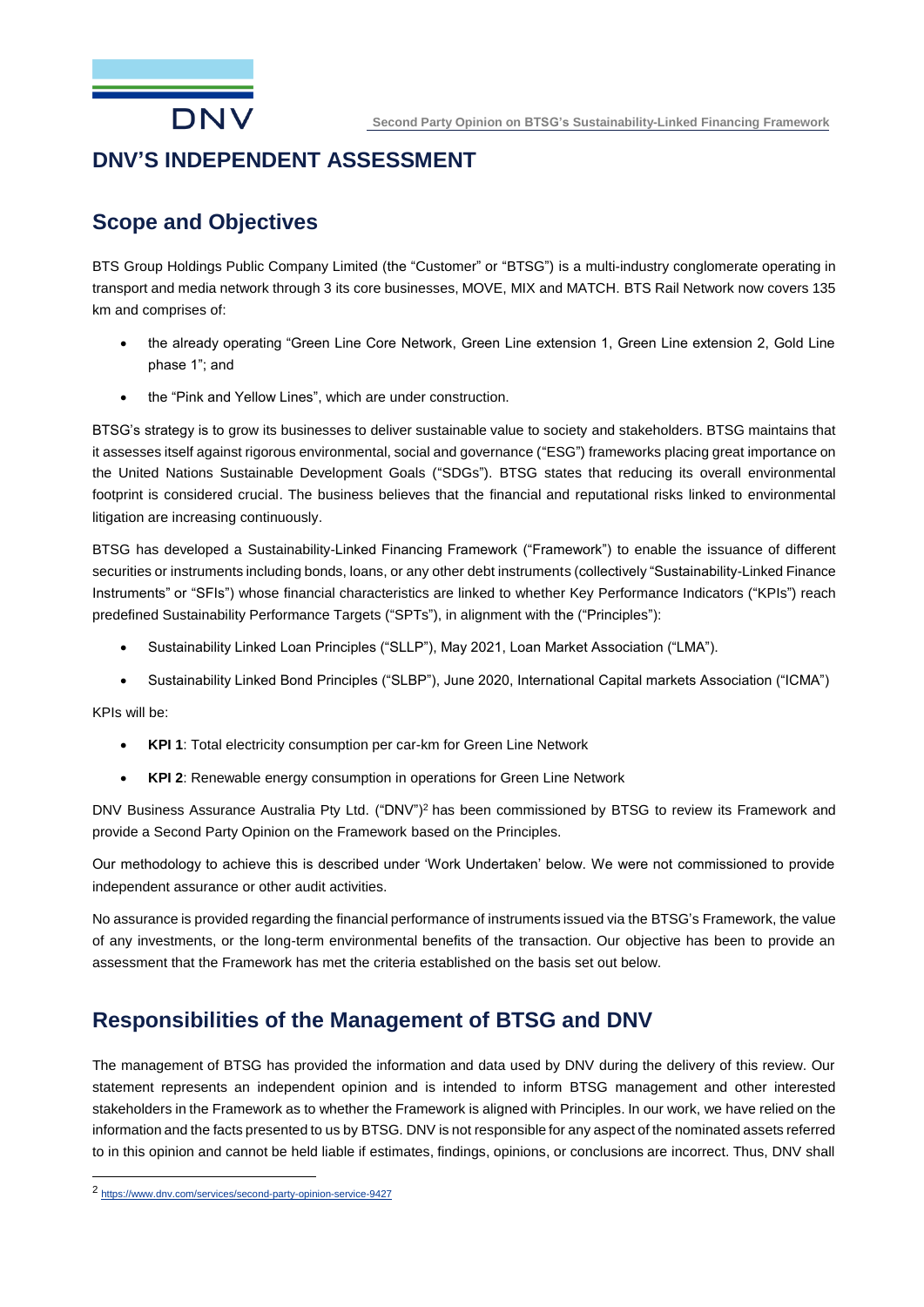

not be held liable if any of the information or data provided by BTSG's management and used as a basis for this assessment were not correct or complete.

# <span id="page-3-0"></span>**Basis of DNV's opinion**

We have adapted our assessment methodology to create the BTSG-specific Eligibility Assessment Protocol (henceforth referred to as "Protocol"). Our Protocol includes a set of suitable criteria that can be used to underpin DNV's opinion.

As per our Protocol, the criteria against which the Framework has been reviewed are grouped under the five core components:

- **Principle One: Selection of Key Performance Indicators (KPIs).** The Borrower/Issuer of an SFI should clearly communicate its overall sustainability objectives, as set out in its sustainability strategy, and how these relate to its proposed SPTs. The KPI should be reliable, material to the Borrower's core sustainability and business strategy, address relevant ESG challenges of the industry sector and be under management control.
- **Principle Two: Calibration of Sustainability Performance Targets (SPTs).** The SPTs should be ambitious, meaningful and realistic. The target setting should be done in good faith and based on a sustainability improvement in relation to a predetermined performance target benchmark.
- **Principle Three: Loan/Bonds Characteristics.** The loan/bonds will need to include a financial and/or structural impact depending on whether the selected KPIs reach (or not) the predefined SPTs. The loan/bonds documentation needs to include the definitions of the KPI(s) and SPT(s) and the potential variation of the SLL's/SLB's financial and/or structural characteristics. Any fallback mechanisms in case the SPTs cannot be calculated or observed in a satisfactory manner, should be explained.
- **Principle Four: Reporting**. The Borrower/Issuer should publish and keep readily available and easily accessible up to date information on the performance of the selected KPI(s), as well as a verification assurance report (see Principle 5) outlining the performance against the SPTs and the related impact and timing of such impact on the Loan's/Bonds' financial and/or structural characteristics, with such information to be provided to those institutions participating in this securities/ loan or to investors participating in the Loan at least once per annum.
- **Principle Five: Verification (Post-issuance).** The Borrower/Issuer should have its performance against its SPTs independently verified by a qualified external reviewer with relevant expertise, at least once per annum. The verification of the performance against the SPTs should be made publicly available.

### <span id="page-3-1"></span>**Work Undertaken**

Our work constituted a high-level review of the available information, based on the understanding that this information was provided to us by BTSG in good faith. We have not performed an audit or other tests to check the veracity of the information provided to us. The work undertaken to form our opinion included:

- Creation of a BTSG-specific Protocol, adapted to the purpose of the SFI, as described above and in Schedule 2 to this Assessment;
- Assessment of documentary evidence provided by BTSG on the SFI and supplemented by a high-level desktop research. These checks refer to current assessment best practices and standards methodology;
- Review of BTSG's published materials and websites;
- Discussions with BTSG management, and review of relevant documentation and evidence related to the criteria of the Protocol; and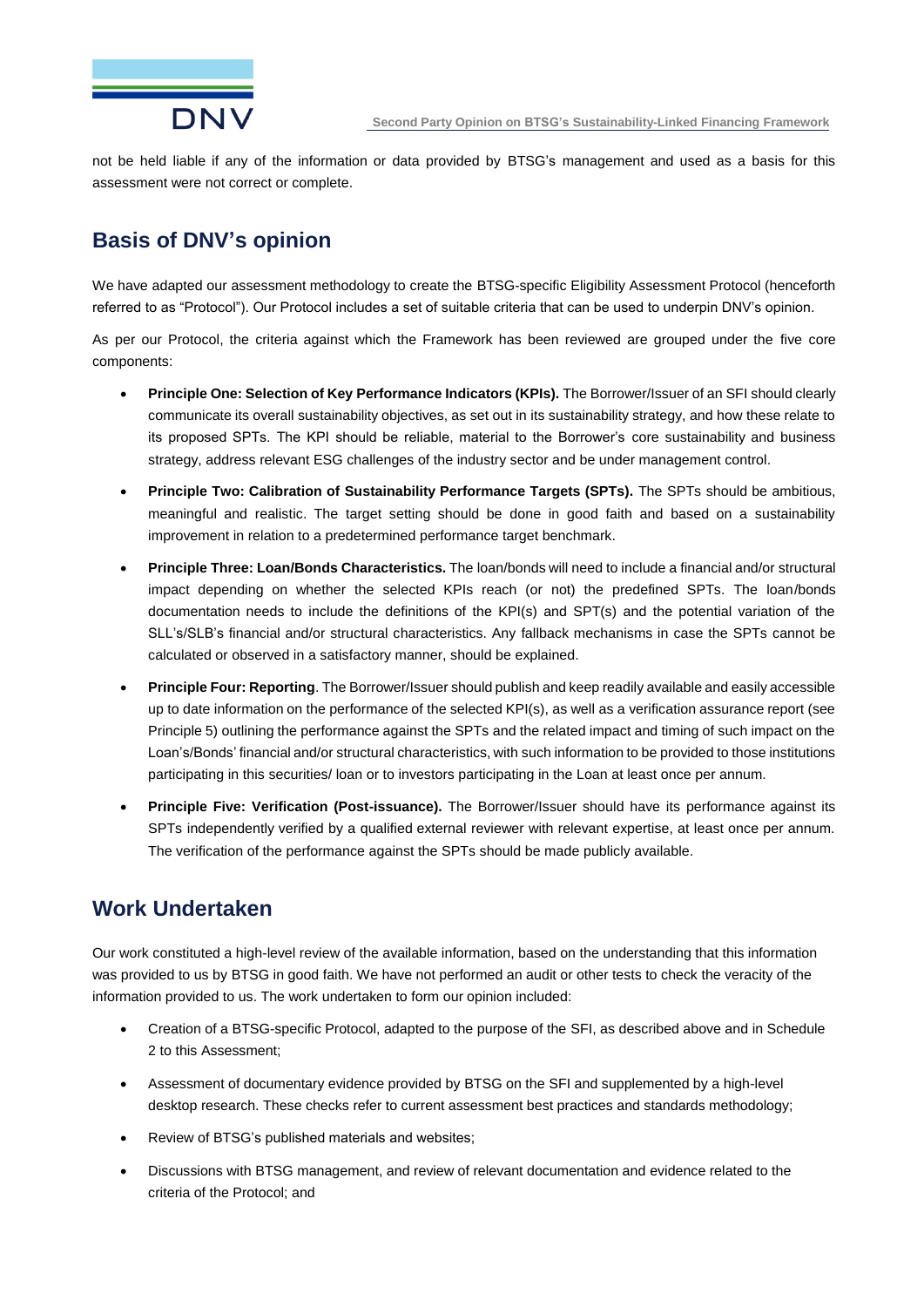

• Documentation of findings against each element of the criteria. Our opinion as detailed below is a summary of these findings.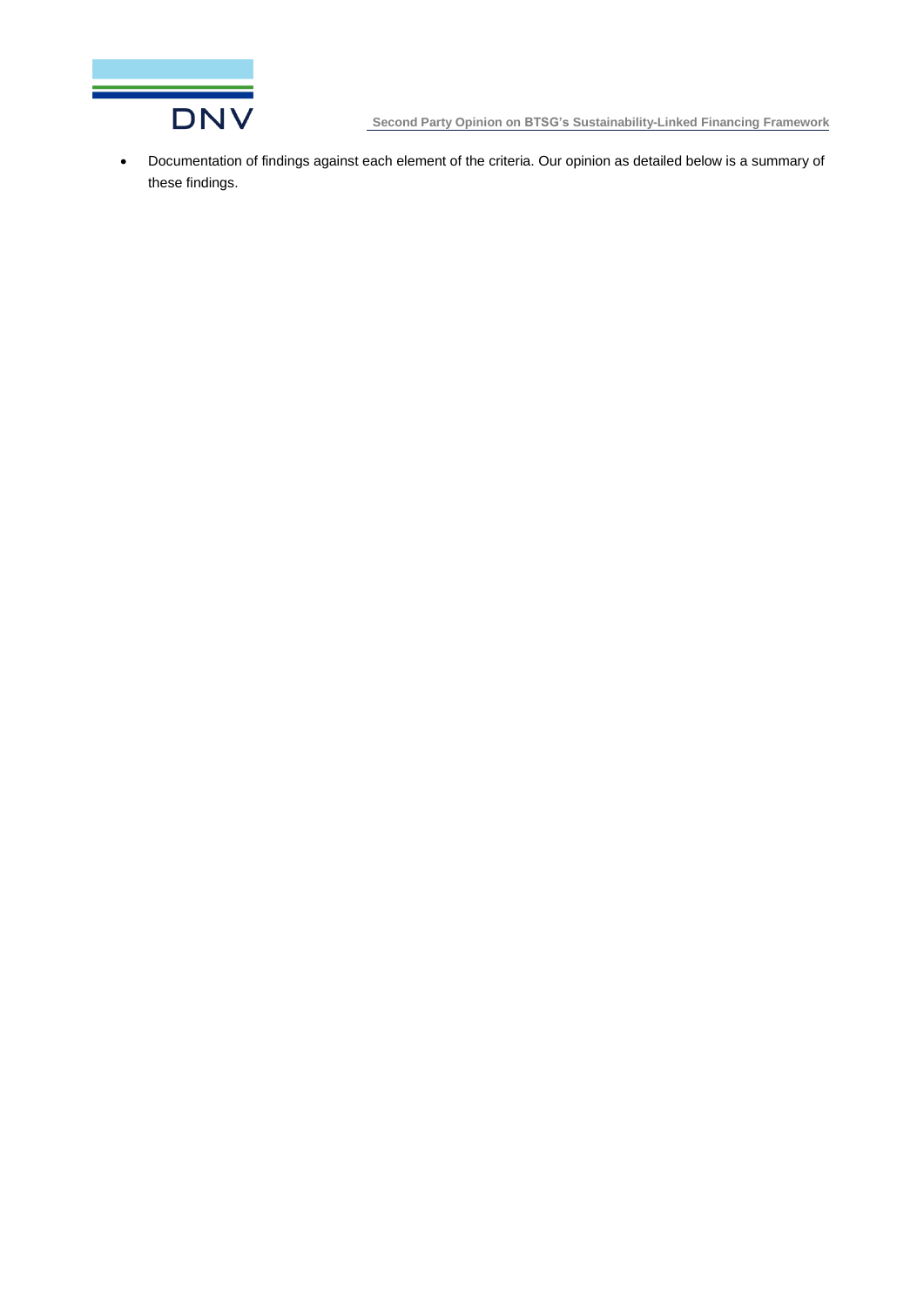

## <span id="page-5-0"></span>**Findings and DNV's Opinion**

DNV's findings on the alignment with Principles are listed below:

- 1. **Principle One: Selection of Key Performance Indicators (KPIs).** DNV confirms that BTSG's KPIs are core, relevant, material and consistent with the company's overarching sustainability position and strategy: KPI 1: Total electricity consumption per car-km for Green Line Network; KPI 2: Renewable energy consumption in operations for Green Line Network. The proposed KPIs are considered to be material to the activities of BTSG and that these are core to the sustainability of the organisation, its stakeholders and are appropriate in the local context.
- 2. **Principle Two: Calibration of Sustainability Performance Targets (SPTs).** DNV concludes that the SPTs: (1) 8% reduction in electricity consumption per car-km for Green Line Network by FY 30/31; and (2) Procurement of Renewable Energy Credits (REC) at least 10% of the Green Line Network total electricity consumption by FY 30/31, are meaningful and relevant in the context of BTSG's broader sustainability and business strategy and represent a material improvement over a predefined timeline. DNV concludes that BTSG's targets are ambitious and deemed to go beyond what is considered 'business-as-usual'. DNV has also reviewed the credibility of BTSG's approach to achieve the SPTs and considers them to be achievable within the timing set.
- 3. **Principle Three: Loan/Bonds Characteristics.** DNV reviewed the disclosures related to loan/bonds characteristics stated in the BTSG's Sustainability-Linked Financing Framework and, in our opinion, the financial characteristics of securities to be issued under the Terms that could be impacted based on KPI performance under SPTs, are in line with the Principles. This impact includes, but is not limited to, coupon adjustment, or a margin adjustment, or a premium payment, or additional covenants.
- 4. **Principle Four: Reporting.** DNV concludes that the Loan/Bonds Terms include the required information on annual reporting of BTSG's annual performance including measurement, monitoring and reporting of metrics including chosen formats for reporting and meets the requirement as outlined in the Principles. BTSG confirms that dedicated reporting will be provided to lenders/investors at an annual interval.
- 5. **Principle Five: Verification.** DNV confirms that the Loan/Bonds Terms require BTSG to have its performance against the SPTs independently verified annually by an independent third party.

On the basis of the information provided by BTSG and the work undertaken, it is DNV's opinion that the Sustainability-Linked Financing Framework proposed meets the criteria established in the Protocol and is aligned with the Principles. The SPTs are material and relevant to BTSG's business strategy, operational environment and are considered to be ambitious and meaningful in the context of their operational environment.

#### **for DNV Business Assurance Australia Pty Ltd.**

Sydney, Australia / 23 March 2022

Thomas Leoneral

Thomas Leonard **Project Team**

Mark Robinson **Technical Reviewer**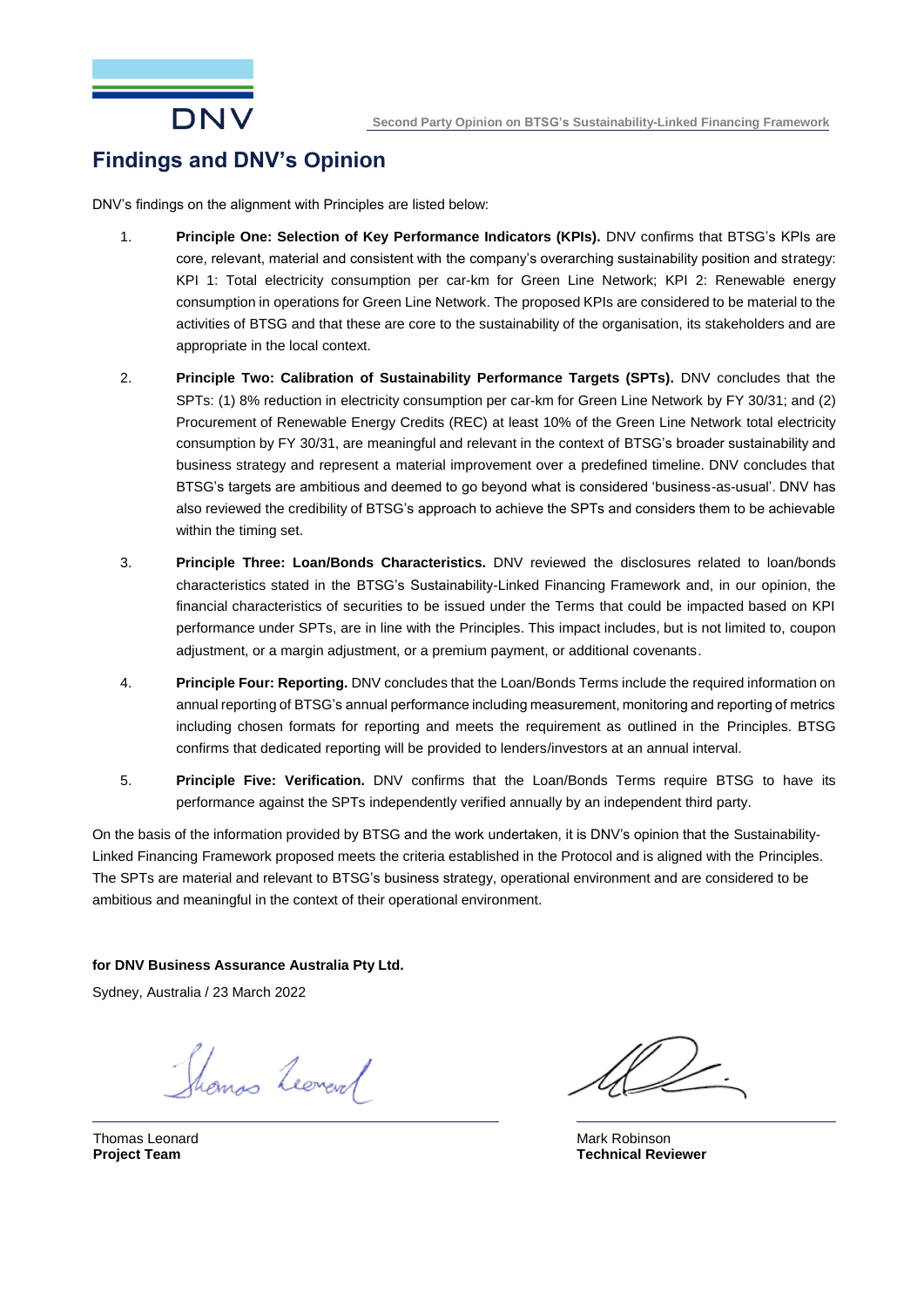

# <span id="page-6-0"></span>**Schedule 1. BTSG's Sustainability Performance Targets**

| <b>KPIs</b>                                                                                                        | <b>FY</b><br>16/17 | FY.<br>17/18 | FY.<br>18/19           | <b>FY</b><br>19/20 | <b>FY</b><br>20/21 | <b>FY</b><br>23/24 | <b>FY</b><br>25/26 | <b>FY</b><br>27/28 | <b>FY</b><br>30/31 |
|--------------------------------------------------------------------------------------------------------------------|--------------------|--------------|------------------------|--------------------|--------------------|--------------------|--------------------|--------------------|--------------------|
| KPI:<br><b>Total electricity</b><br>consumption per car-km<br>for Green Line Network                               | 2.77               | 2.68         | 2.73<br>(Base<br>year) | 2.56               | 2.24               | 2.55               | 2.69               | 2.74               | 2.76               |
| $KPI$ 2:<br><b>Renewable Energy</b><br><b>Consumption in</b><br><b>Operations for Green Line</b><br><b>Network</b> | $0\%$              | $0\%$        | $0\%$                  | 0%                 | $0\%$              | 10%                | 10%                | 10%                | 10%                |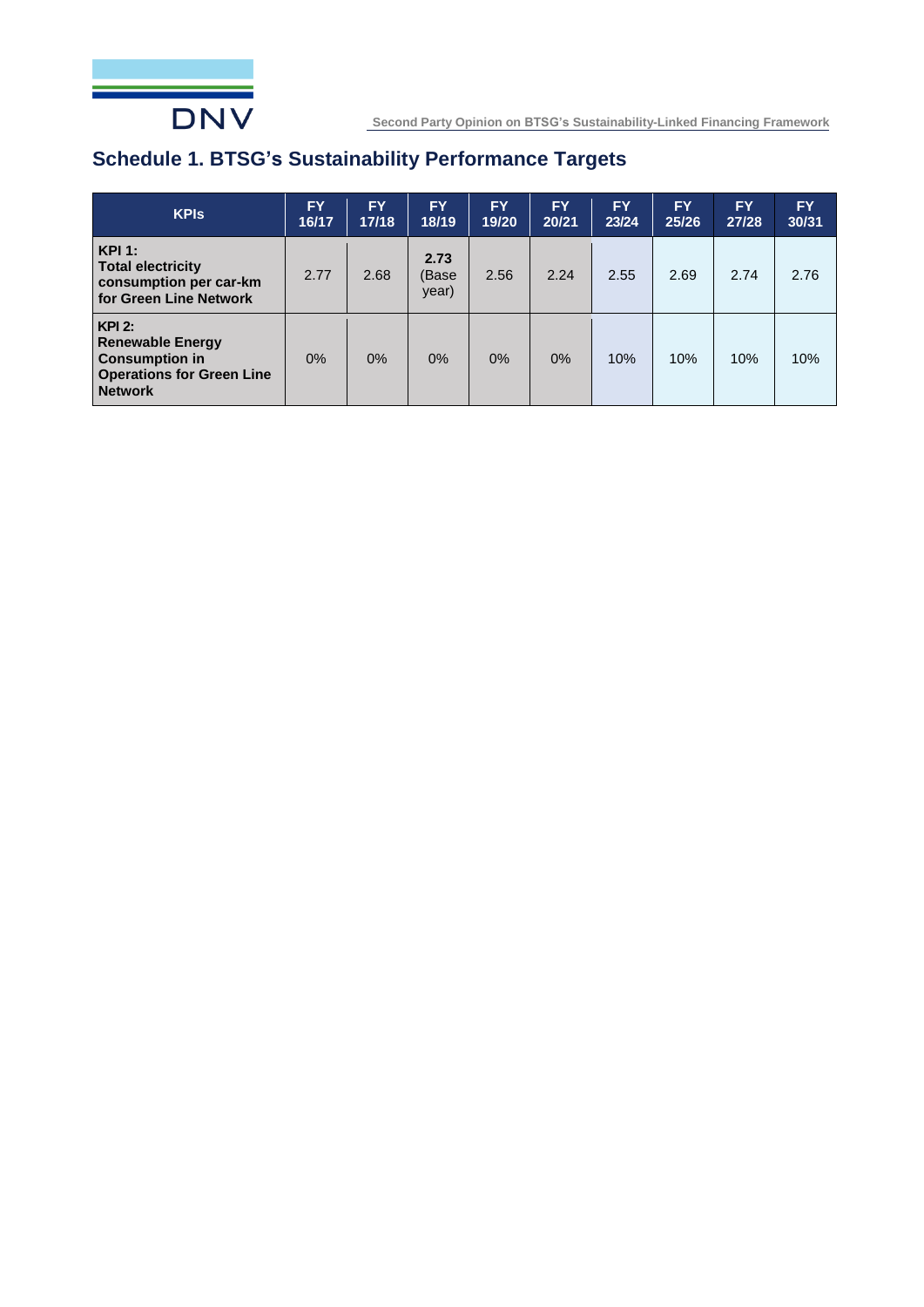

# <span id="page-7-0"></span>**Schedule 2. Sustainability-Linked Financing Eligibility Assessment Protocol**

# **1. Selection of Key Performance Indicators (KPIs)**

| Ref            | Criteria                                                                     | <b>Requirements</b>                                                                                                                                                                                                                                                                                                                                                                                                                                                                                                                                                                                                                                                                                                                                                                        | <b>Work Undertaken</b>                                                                                                                                                                                                                                                                                                                      | <b>DNV Findings</b>                                                                                                                                                                                                                                                                                                                                                                                                                                                                                                                                                                                                                                                                                                                                                          |
|----------------|------------------------------------------------------------------------------|--------------------------------------------------------------------------------------------------------------------------------------------------------------------------------------------------------------------------------------------------------------------------------------------------------------------------------------------------------------------------------------------------------------------------------------------------------------------------------------------------------------------------------------------------------------------------------------------------------------------------------------------------------------------------------------------------------------------------------------------------------------------------------------------|---------------------------------------------------------------------------------------------------------------------------------------------------------------------------------------------------------------------------------------------------------------------------------------------------------------------------------------------|------------------------------------------------------------------------------------------------------------------------------------------------------------------------------------------------------------------------------------------------------------------------------------------------------------------------------------------------------------------------------------------------------------------------------------------------------------------------------------------------------------------------------------------------------------------------------------------------------------------------------------------------------------------------------------------------------------------------------------------------------------------------------|
| 1a             | $KPI -$<br>material to<br>core<br>sustainability<br>and business<br>strategy | The Borrower/Issuer's<br>sustainability<br>performance is<br>measured using<br>sustainability KPIs that<br>can be external or<br>internal.<br>The KPIs should be<br>material to the<br>Borrower/Issuer's core<br>sustainability and<br>business strategy and<br>address relevant<br>environmental, social<br>and/or governance<br>challenges of the<br>industry sector and be<br>under management's<br>control.<br>The KPI should be of<br>high strategic<br>significance to the<br>Borrower/Issuer's<br>current and/ or future<br>operations.<br>It is recommended that<br>Borrower/Issuer<br>communicate clearly to<br>investors<br>the rationale and<br>process according to<br>which the KPI(s) have<br>been selected and how<br>the KPI(s) fit into their<br>sustainability strategy. | Review of:<br><b>BTSG</b><br>$\bullet$<br>Sustainability-<br>Linked Financing<br>Framework, March<br>2022<br><b>BTSG, KPI</b><br>$\bullet$<br>Explanation for<br>Sustainability<br><b>BTSG</b><br>$\bullet$<br>Sustainability<br>Report 2019/20<br><b>BTSG - Website</b><br>$\bullet$<br>Correspondence with<br>BTSG representatives.       | DNV has reviewed BTSG's proposed<br>KPIs for the prospective SFI including:<br>KPI 1: Total electricity<br>$\bullet$<br>consumption per car-km for Green<br><b>Line Network</b><br>KPI 2: Renewable energy<br>$\bullet$<br>consumption in operations for<br><b>Green Line Network</b><br>In addition to the SFI Terms, BTSG<br>has shared its broader sustainability<br>strategy and aims. These were<br>reviewed and confirmed to include key<br>related commitments including:<br>Environmental pillar: efficient<br>$\bullet$<br>energy usage, reducing carbon<br>emissions<br>Social pillar: customer, employee<br>$\bullet$<br>and contractor safety, internal<br>hiring practices<br>Governance and economic pillar:<br>$\bullet$<br>percentage of satisfied customers |
| 1 <sub>b</sub> | KPI-<br>Measurability                                                        | KPIs should be<br>measurable or<br>quantifiable on a<br>consistent<br>methodological basis;<br>externally verifiable; and<br>able to be benchmarked,<br>i.e. as much as possible<br>using an external<br>reference or definitions<br>to facilitate the<br>assessment of the SPT's<br>level of ambition.<br>Borrowers/Issuers are<br>encouraged, when<br>possible, to select KPI(s)<br>that they have already<br>been included in their<br>previous annual reports,                                                                                                                                                                                                                                                                                                                         | Review of:<br><b>BTSG</b><br>$\bullet$<br>Sustainability-<br>Linked Financing<br>Framework, March<br>2022<br><b>BTSG, KPI</b><br>$\bullet$<br>Explanation for<br>Sustainability<br><b>BTSG</b><br>$\bullet$<br>Sustainability<br>Report 2019/20<br><b>BTSG</b> - Website<br>$\bullet$<br>Correspondence with<br><b>BTSG</b> representatives | DNV concludes that the KPIs are<br>measurable using quantifiable<br>performance data and established<br>benchmarks as follows:<br>KPI 1: Total electricity<br>$\bullet$<br>consumption per car-km for Green<br>Line Network<br>The scope of electricity consumption<br>data is from Bangkok Mass Transit<br>System Public Company Limited<br>(BTSC), BTSG's subsidiary. Data has<br>been collected every fiscal year (1<br>April to 31 March) since 2013/14.<br>Information is reported within 90 days<br>from end of reported fiscal year and<br>will be publicly disclosed in BTSG<br>sustainability report.                                                                                                                                                               |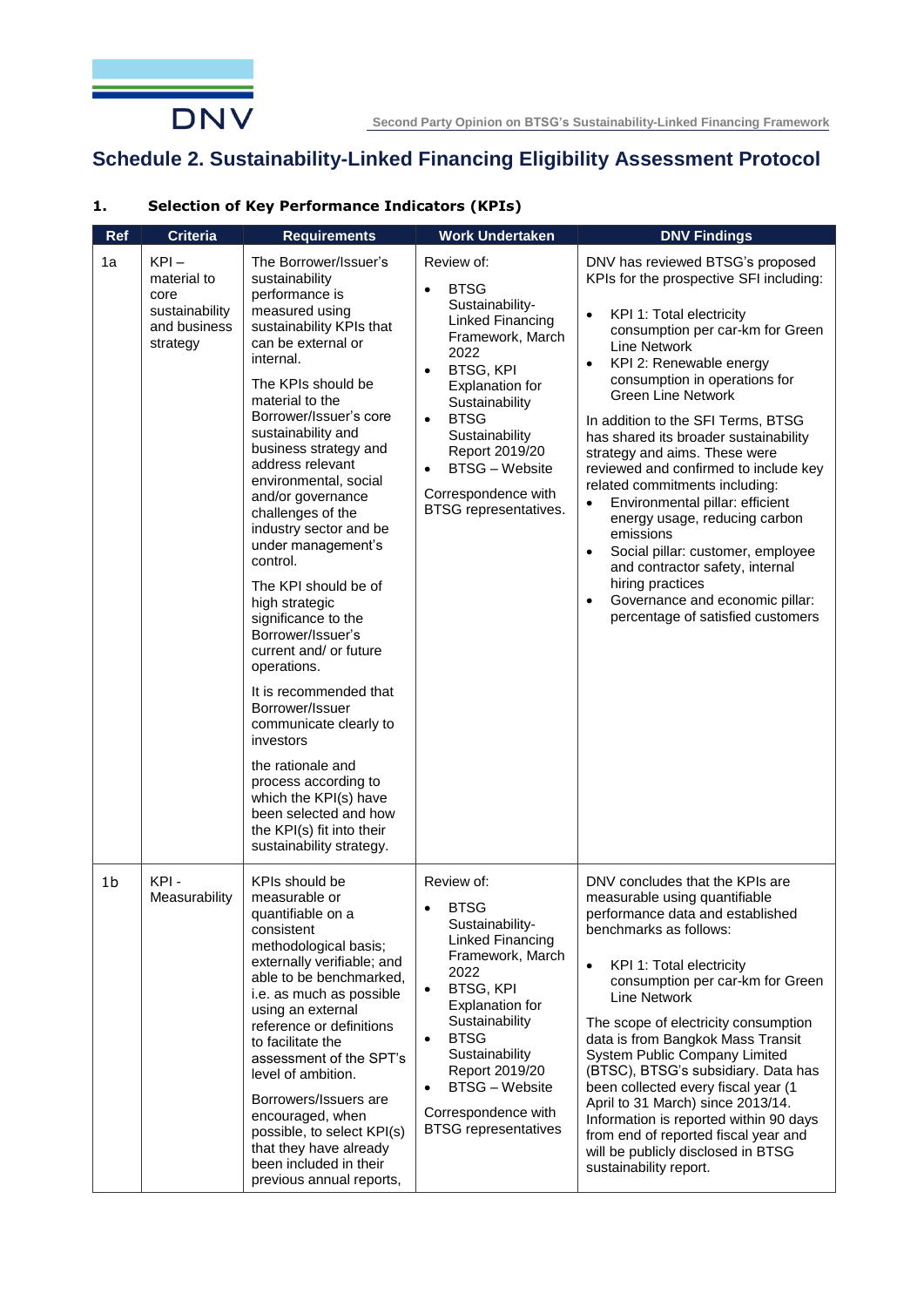

|    |                           | sustainability reports or<br>other non-financial<br>reporting disclosures to<br>allow investors to<br>evaluate historical<br>performance of the KPIs<br>selected. In situations<br>where the KPIs have not<br>been previously<br>disclosed,<br>Borrowers/Issuers<br>should, to the extent<br>possible, provide<br>historical externally<br>verified KPI values<br>covering at least the<br>previous 3 years. |                                                                                                                                                                                                                                                                                                                                | KPI 2: Renewable energy<br>$\bullet$<br>consumption in operations for<br><b>Green Line Network</b><br>Procurement of Renewable Energy<br>Credits (REC) at least 10% of the<br>Green Line's total electricity<br>consumption; options for future direct<br>procurement of renewable energy are<br>under investigation<br>All of the KPIs are simply and readily<br>externally verifiable and are based on<br>quantifiable evidence that may be<br>recorded and recalled for the purposes<br>of verification.<br>DNV concludes that the measurement<br>methodology is robust and a reliable<br>set of metrics to measure the KPIs has<br>been selected.                                                                                                                                                                                 |
|----|---------------------------|--------------------------------------------------------------------------------------------------------------------------------------------------------------------------------------------------------------------------------------------------------------------------------------------------------------------------------------------------------------------------------------------------------------|--------------------------------------------------------------------------------------------------------------------------------------------------------------------------------------------------------------------------------------------------------------------------------------------------------------------------------|---------------------------------------------------------------------------------------------------------------------------------------------------------------------------------------------------------------------------------------------------------------------------------------------------------------------------------------------------------------------------------------------------------------------------------------------------------------------------------------------------------------------------------------------------------------------------------------------------------------------------------------------------------------------------------------------------------------------------------------------------------------------------------------------------------------------------------------|
| 1c | KPI - Clear<br>definition | A clear definition of the<br>KPI(s) should be<br>provided and include the<br>applicable scope or<br>perimeter as well as the<br>calculation methodology                                                                                                                                                                                                                                                      | Review of:<br><b>BTSG</b><br>$\bullet$<br>Sustainability-<br>Linked Financing<br>Framework, March<br>2022<br><b>BTSG, KPI</b><br>$\bullet$<br>Explanation for<br>Sustainability<br><b>BTSG</b><br>$\bullet$<br>Sustainability<br>Report 2019/20<br><b>BTSG - Website</b><br>Correspondence with<br><b>BTSG</b> representatives | DNV confirms that the KPIs have been<br>clearly defined and are readily<br>understood in the correct context:<br>KPI 1: Total electricity<br>$\bullet$<br>consumption per car-km for Green<br><b>Line Network</b><br>Measures efficiency in operating trains<br>per distance travelled. The total<br>electricity consumption per distance<br>car km is measured for the BTS Green<br>Line. Unit: kWh per distance car km<br>KPI 2: Renewable energy<br>$\bullet$<br>consumption in operations for<br><b>Green Line Network</b><br>Total electricity consumption includes<br>electricity consumed to power trains<br>(traction electricity consumption) and<br>electricity consumed in stations,<br>buildings and train depot (non-traction<br>electricity consumption). The scope of<br>electricity consumption data is from<br>BTSC. |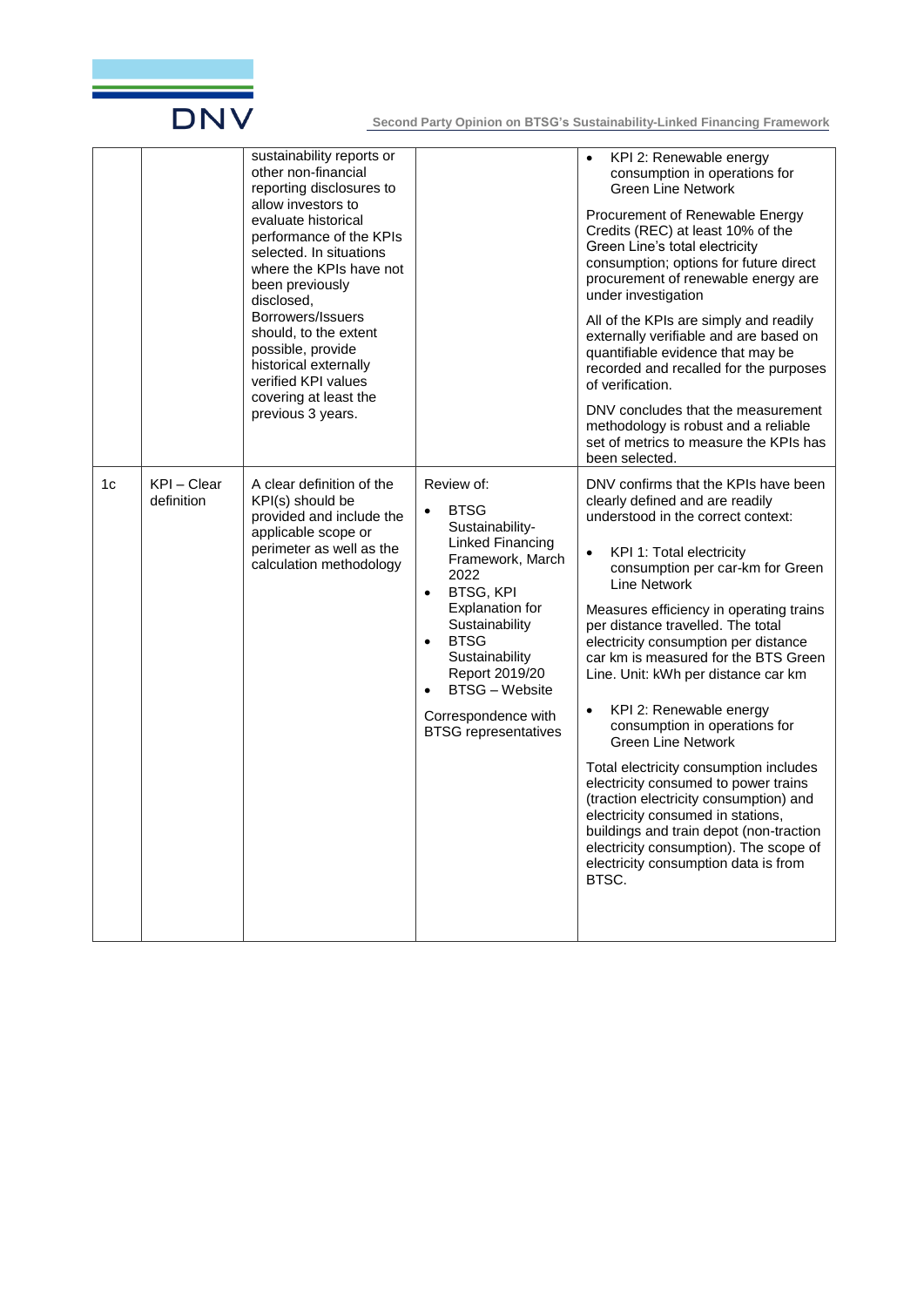

#### **2. Calibration of Sustainability Performance Targets (SPTs)**

| Ref | <b>Criteria</b>                          | <b>Requirements</b>                                                                                                                                                                           | <b>Work Undertaken</b>                                                                                                                                                                                                                                                                                                   | <b>DNV Findings</b>                                                                                                                                                                                                                                                                                                                                                                                                                                                                                                                                                                                                                                                                                                                                                                                                                                                                                                                                                                                                                                                                                                                                                                                                                                                                                                                                                                                                                                                                                                                                                                                                                                                                                                                                                                                       |
|-----|------------------------------------------|-----------------------------------------------------------------------------------------------------------------------------------------------------------------------------------------------|--------------------------------------------------------------------------------------------------------------------------------------------------------------------------------------------------------------------------------------------------------------------------------------------------------------------------|-----------------------------------------------------------------------------------------------------------------------------------------------------------------------------------------------------------------------------------------------------------------------------------------------------------------------------------------------------------------------------------------------------------------------------------------------------------------------------------------------------------------------------------------------------------------------------------------------------------------------------------------------------------------------------------------------------------------------------------------------------------------------------------------------------------------------------------------------------------------------------------------------------------------------------------------------------------------------------------------------------------------------------------------------------------------------------------------------------------------------------------------------------------------------------------------------------------------------------------------------------------------------------------------------------------------------------------------------------------------------------------------------------------------------------------------------------------------------------------------------------------------------------------------------------------------------------------------------------------------------------------------------------------------------------------------------------------------------------------------------------------------------------------------------------------|
| 2a  | <b>Target</b><br>Setting -<br>Meaningful | The SPTs should be<br>ambitious, realistic and<br>meaningful to the<br>Borrower's business and<br>be consistent with the<br>Borrowers' overall<br>strategic<br>sustainability/ESG<br>strategy | Review of:<br><b>BTSG</b><br>$\bullet$<br>Sustainability-<br>Linked Financing<br>Framework, March<br>2022<br><b>BTSG, KPI</b><br>$\bullet$<br>Explanation for<br>Sustainability<br><b>BTSG</b><br>$\bullet$<br>Sustainability<br>Report 2019/20<br><b>BTSG - Website</b><br>Correspondence with<br>BTSG representatives. | DNV confirms that the SPTs are<br>consistent with the Borrower/Issuer's<br>overall strategic sustainability/ESG<br>strategy and aligned with core ESG<br>policy goals.<br>The targets are ambitious in the<br>context of BTSG's business:<br>KPI 1: Total electricity<br>$\bullet$<br>consumption per car-km for Green<br><b>Line Network</b><br>BTSG is a major consumer of<br>electricity in its mass transit services.<br>Actions to limit electricity consumption<br>are meaningful.<br>KPI 2: Renewable energy<br>$\bullet$<br>consumption in operations for<br><b>Green Line Network</b><br>The Thai electricity supply industry is<br>based on a state-owned single-buyer<br>scheme of which Electricity<br>Generating Authority of Thailand<br>(EGAT) is the sole operator. It sells<br>essentially all the power it generates<br>or purchases from private power<br>producers and neighboring countries<br>to two state-owned enterprises:<br>Metropolitan Electricity Authority<br>(MEA) and Provincial Electricity<br>Authority (PEA). MEA and PEA<br>distribute power to retail, commercial,<br>and industrial consumers throughout<br>Thailand and own the electricity<br>distribution networks in their regions of<br>operation.<br>The government has allowed the<br>private sector to engage in renewable<br>energy power generation and register<br>their produced renewable electricity in<br>the form of Renewable Energy<br>Certificate (REC). The transaction of<br>REC is done through an over-the-<br>counter market. This implies that<br>BTSG is not capable of sourcing<br>directly renewable energy for our<br>operation.<br>However, BTSG is studying the<br>feasibility of installing rooftop solar<br>panels to generate renewable energy<br>to power the network directly. |
| 2b  | <b>Target</b><br>Setting -<br>Meaningful | SPTs should represent a<br>material improvement in<br>the respective KPIs and<br>be beyond a "Business                                                                                        | Review of:<br><b>BTSG</b><br>Sustainability-<br>Linked Financing                                                                                                                                                                                                                                                         | DNV confirms that the chosen SPTs<br>represent a material improvement of<br>the KPIs, being substantial                                                                                                                                                                                                                                                                                                                                                                                                                                                                                                                                                                                                                                                                                                                                                                                                                                                                                                                                                                                                                                                                                                                                                                                                                                                                                                                                                                                                                                                                                                                                                                                                                                                                                                   |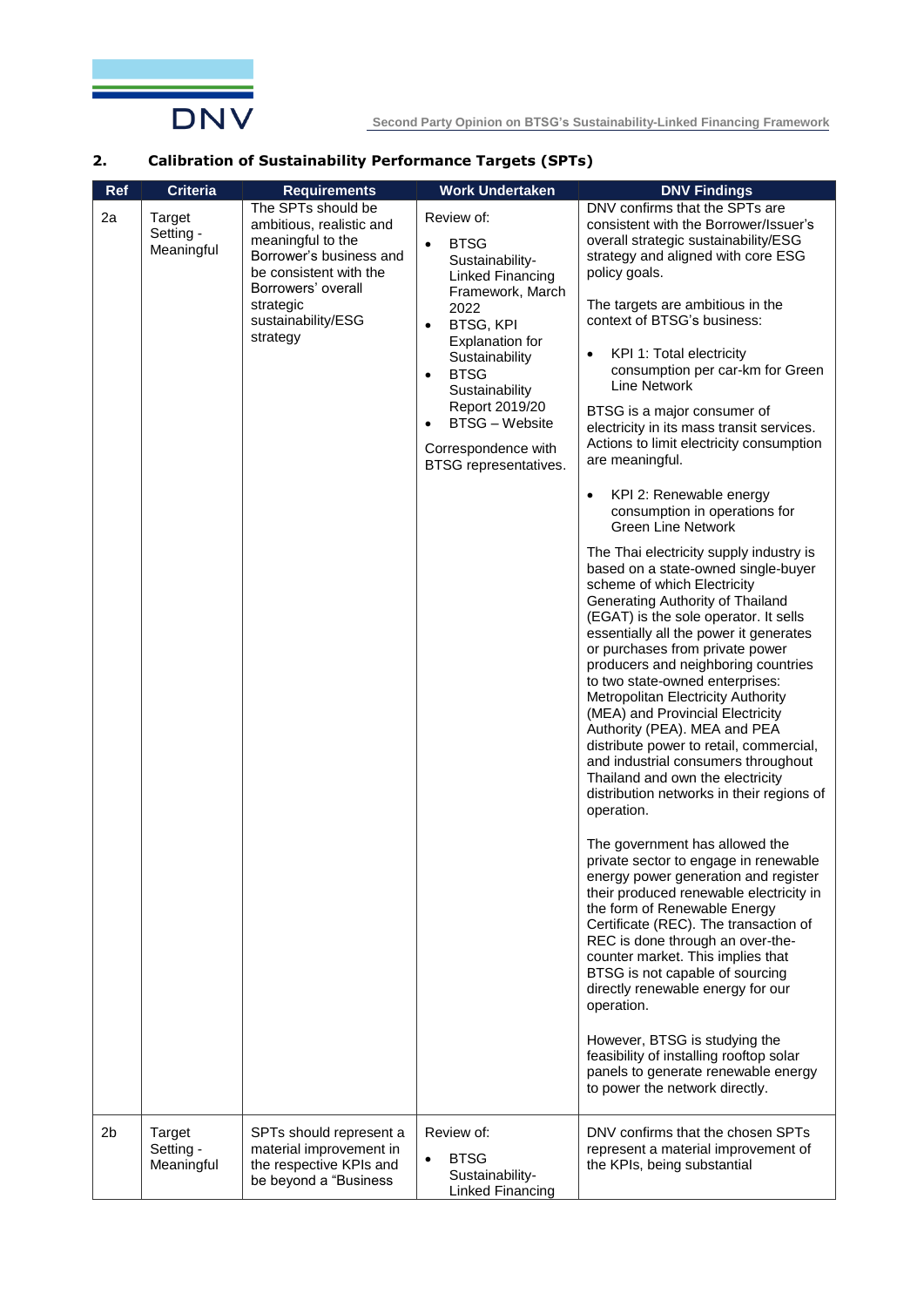

|    |                                     | as Usual" trajectory;<br>where possible be<br>compared to a<br>benchmark or an<br>external reference and<br>be determined on a<br>predefined timeline, set<br>before (or concurrently<br>with) the issuance of the<br>Loan.                                                                                                                                                                                                                                                                                                                                                                                                                                                                                                                                                                    | Framework, March<br>2022<br><b>BTSG, KPI</b><br>$\bullet$<br>Explanation for<br>Sustainability<br><b>BTSG</b><br>$\bullet$<br>Sustainability<br>Report 2019/20<br><b>BTSG - Website</b><br>$\bullet$<br>Correspondence with<br>BTSG representatives.                                                                     | improvements over the baseline<br>condition and through the SFI term:<br>KPI 1: Total electricity<br>consumption per car-km for Green<br>Line Network<br>Note that, with aging trains and<br>expected increases in passengers,<br>BTSG actions are aimed at limiting<br>increases in energy consumption<br>rather than increases in efficiency.<br>KPI 2: Renewable energy<br>$\bullet$<br>consumption in operations for<br><b>Green Line Network</b><br>Increased future procurement of<br>renewable energy will help to promote<br>the renewable energy industry in<br>Thailand. |
|----|-------------------------------------|------------------------------------------------------------------------------------------------------------------------------------------------------------------------------------------------------------------------------------------------------------------------------------------------------------------------------------------------------------------------------------------------------------------------------------------------------------------------------------------------------------------------------------------------------------------------------------------------------------------------------------------------------------------------------------------------------------------------------------------------------------------------------------------------|--------------------------------------------------------------------------------------------------------------------------------------------------------------------------------------------------------------------------------------------------------------------------------------------------------------------------|------------------------------------------------------------------------------------------------------------------------------------------------------------------------------------------------------------------------------------------------------------------------------------------------------------------------------------------------------------------------------------------------------------------------------------------------------------------------------------------------------------------------------------------------------------------------------------|
| 2c | Target<br>Setting $-$<br>benchmarks | The target setting<br>exercise should be<br>based on a combination<br>of benchmarking<br>approaches:<br>1.<br>The<br>Borrower/Issuer's<br>own performance<br>over time for which a<br>minimum of 3 years,<br>where feasible, of<br>measurement track<br>record on the<br>selected KPI(s) is<br>recommended and<br>when possible<br>forward-looking<br>guidance on the KPI<br>The SPTs relative<br>2.<br>positioning versus<br>the Borrower's peers<br>where comparable or<br>available, or versus<br>industry or sector<br>standards<br>3.<br>Systematic reference<br>to science-based<br>scenarios, or<br>absolute levels (e.g.<br>carbon budgets) or<br>official country /<br>regional /<br>international targets<br>or to recognised<br>Best-Available-<br>Technologies or<br>other proxies | Review of:<br><b>BTSG</b><br>Sustainability-<br>Linked Financing<br>Framework, March<br>2022<br><b>BTSG, KPI</b><br>$\bullet$<br>Explanation for<br>Sustainability<br><b>BTSG</b><br>$\bullet$<br>Sustainability<br>Report 2019/20<br><b>BTSG - Website</b><br>$\bullet$<br>Correspondence with<br>BTSG representatives. | Based on our discussions and review<br>of documents - DNV confirms that the<br>SPT target setting exercise has been<br>based on an appropriate combination<br>of methodologies including<br>benchmarking approaches:<br>1. DNV confirms that the Loan/Bond<br>Terms provide KPI descriptions and<br>SPT performance as relevant.<br>2. DNV concludes that the SPTs<br>outlined go beyond that of the industry<br>standard as considered by DNV on a<br>regional basis.<br>3. DNV concludes that the SPTs are<br>appropriate in the context of<br>sustainability efforts for BTSG.  |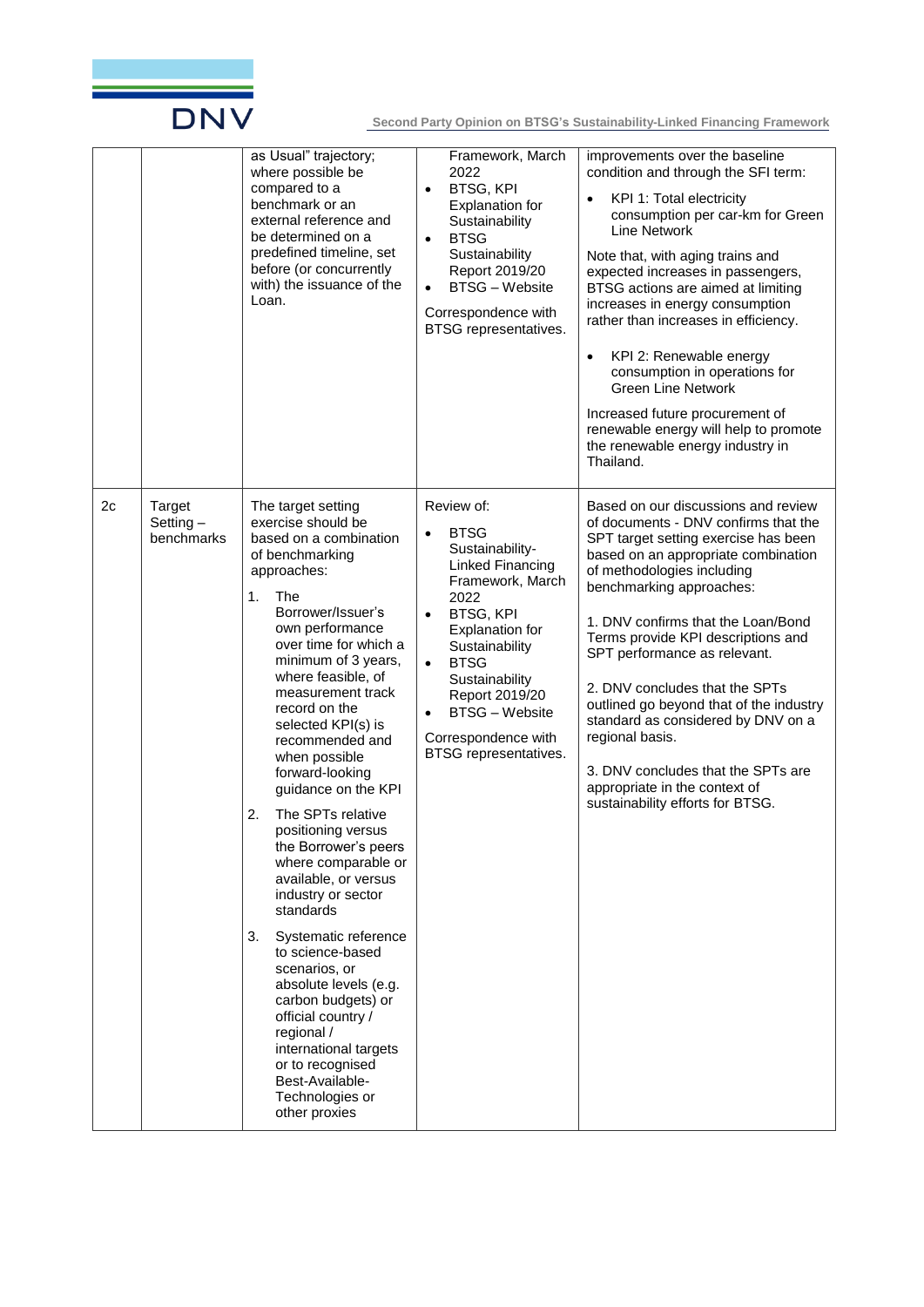

| 2d | Target<br>setting $-$<br>disclosures | Disclosures on target<br>setting should make<br>clear reference to:<br>the timelines for the<br>1.<br>target achievement,<br>including the target<br>observation date(s)/<br>period(s), the trigger<br>event(s)<br>2.<br>and the frequency of<br>review of the SPTs<br>3.<br>Where relevant, the<br>verified baseline or<br>reference point<br>selected for<br>improvement of KPIs<br>as well as the<br>rationale for that<br>baseline or reference<br>point to be used<br>Where relevant, in<br>4.<br>what situations<br>recalculations or pro-<br>forma adjustments of<br>baselines will take<br>place<br>5.<br>Where possible and<br>taking into account<br>competition and<br>confidentiality<br>considerations, how<br>the Borrower intends<br>to reach such SPTs | Review of:<br><b>BTSG</b><br>Sustainability-<br><b>Linked Financing</b><br>Framework, March<br>2022<br><b>BTSG, KPI</b><br>$\bullet$<br>Explanation for<br>Sustainability<br><b>BTSG</b><br>$\bullet$<br>Sustainability<br>Report 2019/20<br><b>BTSG - Website</b><br>$\bullet$<br>Correspondence with<br>BTSG representatives. | DNV confirms that the relevant<br>disclosures on target setting are<br>appropriately referenced:<br>1. The timelines of SPT target<br>achievement are clearly referred to, at<br>an annual frequency leading up to<br>2030/31.<br>2. The reference point for the SPTs<br>will be a baseline of 2018/19. This is a<br>reasonable baseline for KPI1 as<br>passenger numbers fell considerably<br>in the COVID years of 2020-22.<br>Regarding KPI2, renewable energy<br>purchase has been zero until the<br>present.<br>3. Based on the review and discussion<br>with BTSG's management team we<br>are of the opinion that BTSG has<br>considered any situations that could<br>lead to a recalculation of the KPI<br>baseline/trajectory. This is noted to be<br>highly unlikely and unnecessary given<br>the straight forward nature of the KPIs<br>and SPTs.<br>4. The SFI Terms and background<br>information provided offer sufficient<br>information on how SPTs will be<br>achieved, references how progress to<br>date has been achieved and the likely<br>measures to be implemented to meet<br>the KPI. Based on our interactions<br>with BTSG and review of the materials<br>provided the method by which each |
|----|--------------------------------------|------------------------------------------------------------------------------------------------------------------------------------------------------------------------------------------------------------------------------------------------------------------------------------------------------------------------------------------------------------------------------------------------------------------------------------------------------------------------------------------------------------------------------------------------------------------------------------------------------------------------------------------------------------------------------------------------------------------------------------------------------------------------|---------------------------------------------------------------------------------------------------------------------------------------------------------------------------------------------------------------------------------------------------------------------------------------------------------------------------------|-----------------------------------------------------------------------------------------------------------------------------------------------------------------------------------------------------------------------------------------------------------------------------------------------------------------------------------------------------------------------------------------------------------------------------------------------------------------------------------------------------------------------------------------------------------------------------------------------------------------------------------------------------------------------------------------------------------------------------------------------------------------------------------------------------------------------------------------------------------------------------------------------------------------------------------------------------------------------------------------------------------------------------------------------------------------------------------------------------------------------------------------------------------------------------------------------------------------------|
|    |                                      |                                                                                                                                                                                                                                                                                                                                                                                                                                                                                                                                                                                                                                                                                                                                                                        |                                                                                                                                                                                                                                                                                                                                 | SPT is to be achieved is considered to<br>be well explained and logical in<br>context.<br>After review of BTSG's overall policy<br>strategy and management approach,<br>DNV concludes that the SPTs are<br>realistic and possible to meet.                                                                                                                                                                                                                                                                                                                                                                                                                                                                                                                                                                                                                                                                                                                                                                                                                                                                                                                                                                            |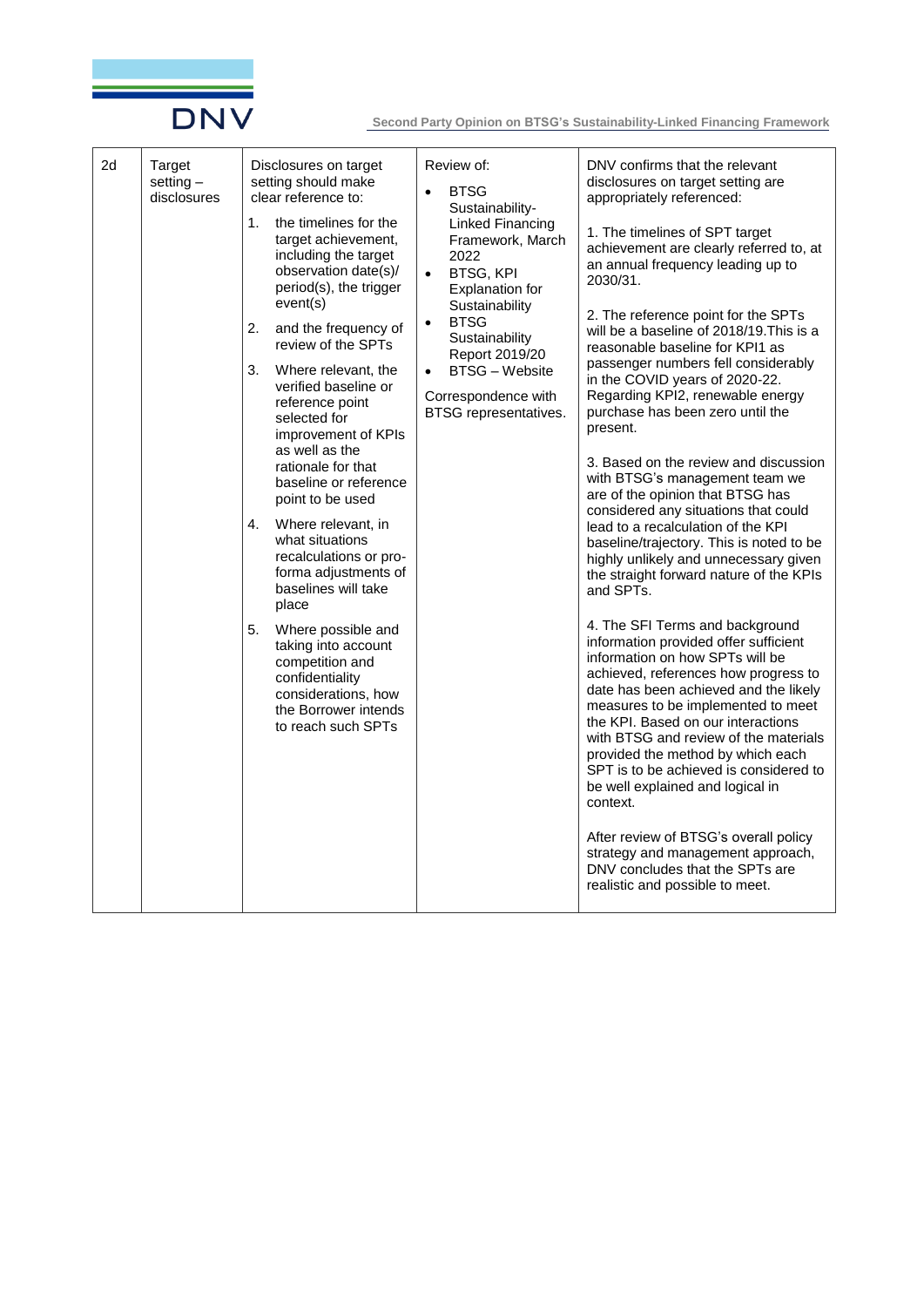

#### **3. Loan Characteristics**

| <b>Ref</b> | <b>Criteria</b>                                                              | <b>Requirements</b>                                                                                                                    | <b>Work Undertaken</b>                                                                                                                                                                                                                                                                                                  | <b>DNV Findings</b>                                                                                                                                                                                                                                                                                                                                                                                                                                                                                                                                                                                                                                                                                                                                                                                                                  |
|------------|------------------------------------------------------------------------------|----------------------------------------------------------------------------------------------------------------------------------------|-------------------------------------------------------------------------------------------------------------------------------------------------------------------------------------------------------------------------------------------------------------------------------------------------------------------------|--------------------------------------------------------------------------------------------------------------------------------------------------------------------------------------------------------------------------------------------------------------------------------------------------------------------------------------------------------------------------------------------------------------------------------------------------------------------------------------------------------------------------------------------------------------------------------------------------------------------------------------------------------------------------------------------------------------------------------------------------------------------------------------------------------------------------------------|
| За         | Loan/Bond<br>Characteristics<br>– SPT<br>Financial /<br>structural<br>impact | The SFI will need to<br>include a financial and/or<br>structural impact based on<br>whether the KPI(s) reach<br>the predefined SPT(s). | Review of:<br><b>BTSG</b><br>$\bullet$<br>Sustainability-<br>Linked Financing<br>Framework, March<br>2022<br>BTSG, KPI<br>$\bullet$<br>Explanation for<br>Sustainability<br><b>BTSG</b><br>$\bullet$<br>Sustainability<br>Report 2019/20<br><b>BTSG - Website</b><br>Correspondence with<br><b>BTSG</b> representatives | The securities or instruments issued<br>under this Framework have a<br>sustainability-linked feature that will<br>result in a coupon adjustment, or a<br>margin adjustment, or a premium<br>payment, or additional covenants to<br>BTSG, as the case may be, if the<br>performance does not achieve the<br>stated SPT(s). The relevant KPI,<br>SPTs, step-up margin amount or the<br>premium payment amount, as<br>applicable, will be specified in the<br>relevant documentation of the specific<br>transaction (e.g. final terms of the<br>relevant sustainability-linked securities<br>or instruments). The Company will<br>notify the investors whether the SPT is<br>achieved or not as soon as possible<br>and in any event by within 90 days<br>after the specified Sustainability<br>Performance Target Observation<br>Date. |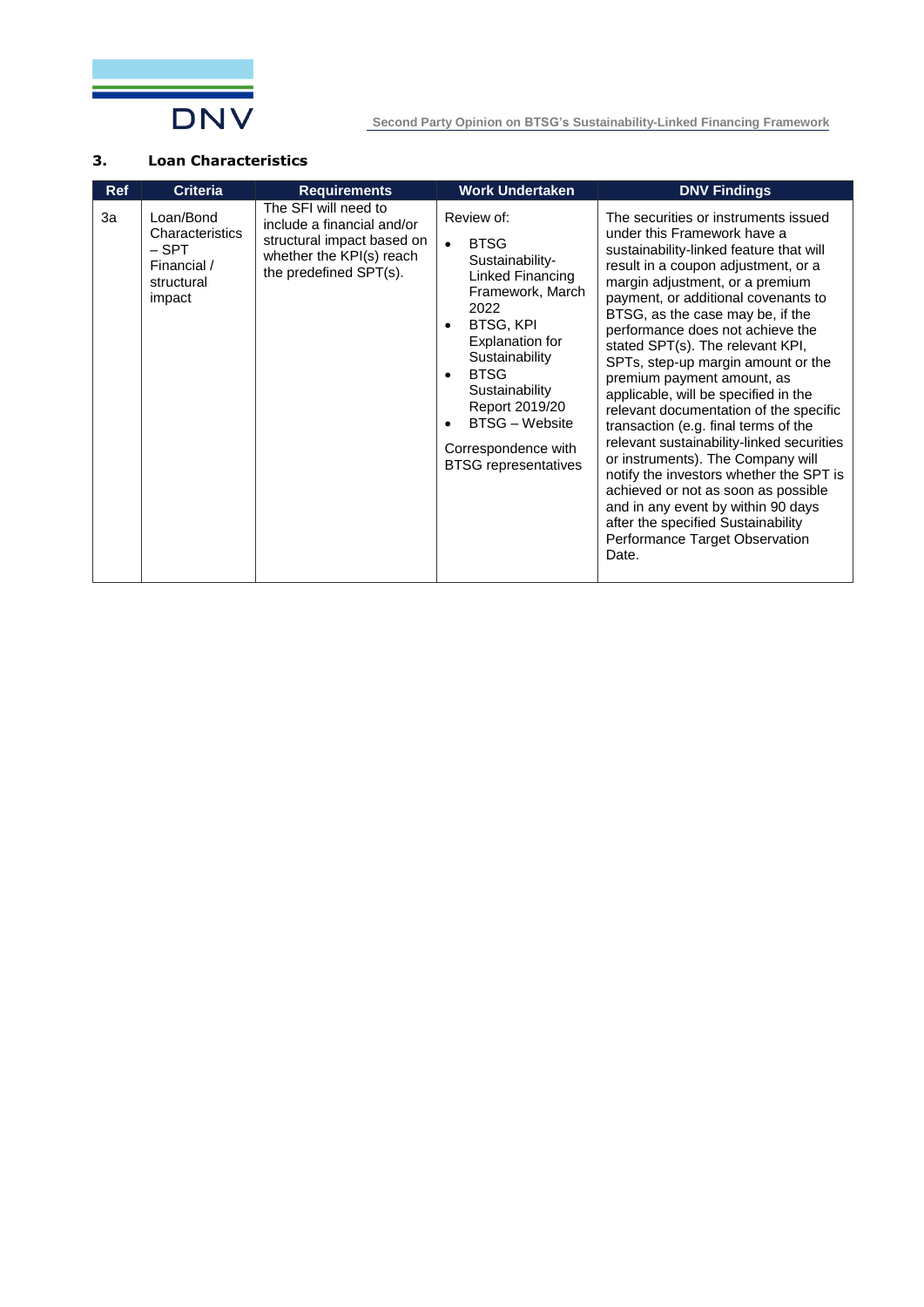

#### **4. Reporting**

| <b>Ref</b> | <b>Criteria</b> | <b>Requirements</b>                                                                                                                                                                                                                                                                                                                                                                                                                                                                                                                                                                                                                                                                                                                                                                                                                                                             | <b>Work Undertaken</b>                                                                                                                                                                                                                                                                                                                      | <b>DNV Findings</b>                                                                                                                                                                                                                                                                                                                                                                                                                                                                                                                          |
|------------|-----------------|---------------------------------------------------------------------------------------------------------------------------------------------------------------------------------------------------------------------------------------------------------------------------------------------------------------------------------------------------------------------------------------------------------------------------------------------------------------------------------------------------------------------------------------------------------------------------------------------------------------------------------------------------------------------------------------------------------------------------------------------------------------------------------------------------------------------------------------------------------------------------------|---------------------------------------------------------------------------------------------------------------------------------------------------------------------------------------------------------------------------------------------------------------------------------------------------------------------------------------------|----------------------------------------------------------------------------------------------------------------------------------------------------------------------------------------------------------------------------------------------------------------------------------------------------------------------------------------------------------------------------------------------------------------------------------------------------------------------------------------------------------------------------------------------|
| 4a         | Reporting       | <b>Borrowers of SFIs</b><br>should publish, and<br>keep readily available<br>and easily accessible:<br>Up-to-date<br>1.<br>information on the<br>performance of the<br>selected KPI(s),<br>including baselines<br>where relevant<br>2.<br>A verification<br>assurance report<br>relative to the SPT<br>outlining the<br>performance<br>against the SPTs<br>and the related<br>impact, and timing<br>of such impact, on<br>the Loan's financial<br>and/or structural<br>characteristics<br>3.<br>Any information<br>enabling investors<br>to monitor the level<br>of ambition of the<br><b>SPTs</b><br>This reporting should<br>be published regularly,<br>at least annually, and<br>in any case for any<br>date/period relevant for<br>assessing the SPT<br>performance leading to<br>a potential adjustment<br>of the SFI's financial<br>and/or structural<br>characteristics. | Review of:<br><b>BTSG</b><br>$\bullet$<br>Sustainability-<br>Linked Financing<br>Framework, March<br>2022<br><b>BTSG, KPI</b><br>$\bullet$<br>Explanation for<br>Sustainability<br><b>BTSG</b><br>$\bullet$<br>Sustainability<br>Report 2019/20<br><b>BTSG</b> – Website<br>$\bullet$<br>Correspondence with<br><b>BTSG</b> representatives | The BTSG Sustainability Report will be<br>accessible and publicly available on<br>the BTSG website will include:<br>Up-to-date information on the<br>performance of the selected KPI,<br>including the baseline where<br>relevant<br>A verification assurance report on<br>$\bullet$<br>the basis of limited assurance<br>relative to the SPT outlining the<br>performance of the KPI against the<br>SPT; and<br>Any other relevant information<br>$\bullet$<br>which may enable investors to<br>monitor the progress of the<br>selected KPI |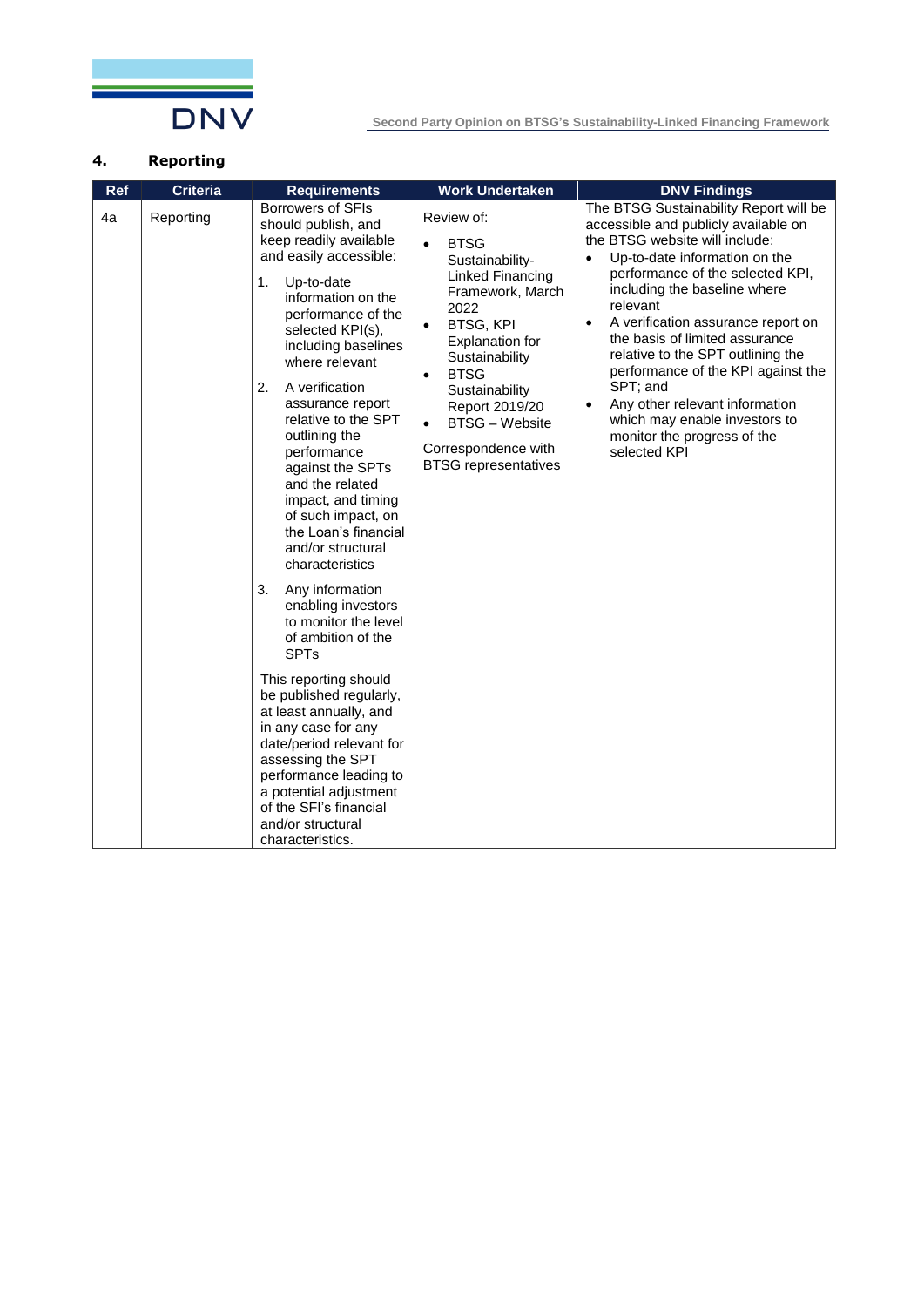

#### **5. Verification**

| <b>Ref</b> | <b>Criteria</b>          | <b>Requirements</b>                                                                                                                                                                                | <b>Work Undertaken</b>                                                                                                                                                                                                                                                                                      | <b>DNV Findings</b>                                                                                                                                                                                                                                             |
|------------|--------------------------|----------------------------------------------------------------------------------------------------------------------------------------------------------------------------------------------------|-------------------------------------------------------------------------------------------------------------------------------------------------------------------------------------------------------------------------------------------------------------------------------------------------------------|-----------------------------------------------------------------------------------------------------------------------------------------------------------------------------------------------------------------------------------------------------------------|
| 5a         | External<br>Verification | Borrowers should have<br>its performance<br>against each SPT for<br>each KPI<br>independently verified<br>by a qualified external<br>reviewer with relevant<br>expertise, at least once<br>a year. | Review of:<br><b>BTSG</b><br>Sustainability-<br>Linked Financing<br>Framework, March<br>2022<br><b>BTSG, KPI</b><br>$\bullet$<br><b>Explanation for</b><br>Sustainability<br><b>BTSG</b><br>Sustainability<br>Report 2019/20<br><b>BTSG</b> – Website<br>Correspondence with<br><b>BTSG</b> representatives | BTSG has provided assurances that it<br>will obtain external verification on the<br>KPIs and progress towards achieving<br>he SPTs and disclose such findings to<br>investors/ lenders through a<br>verification report provided by the<br>independent auditor. |